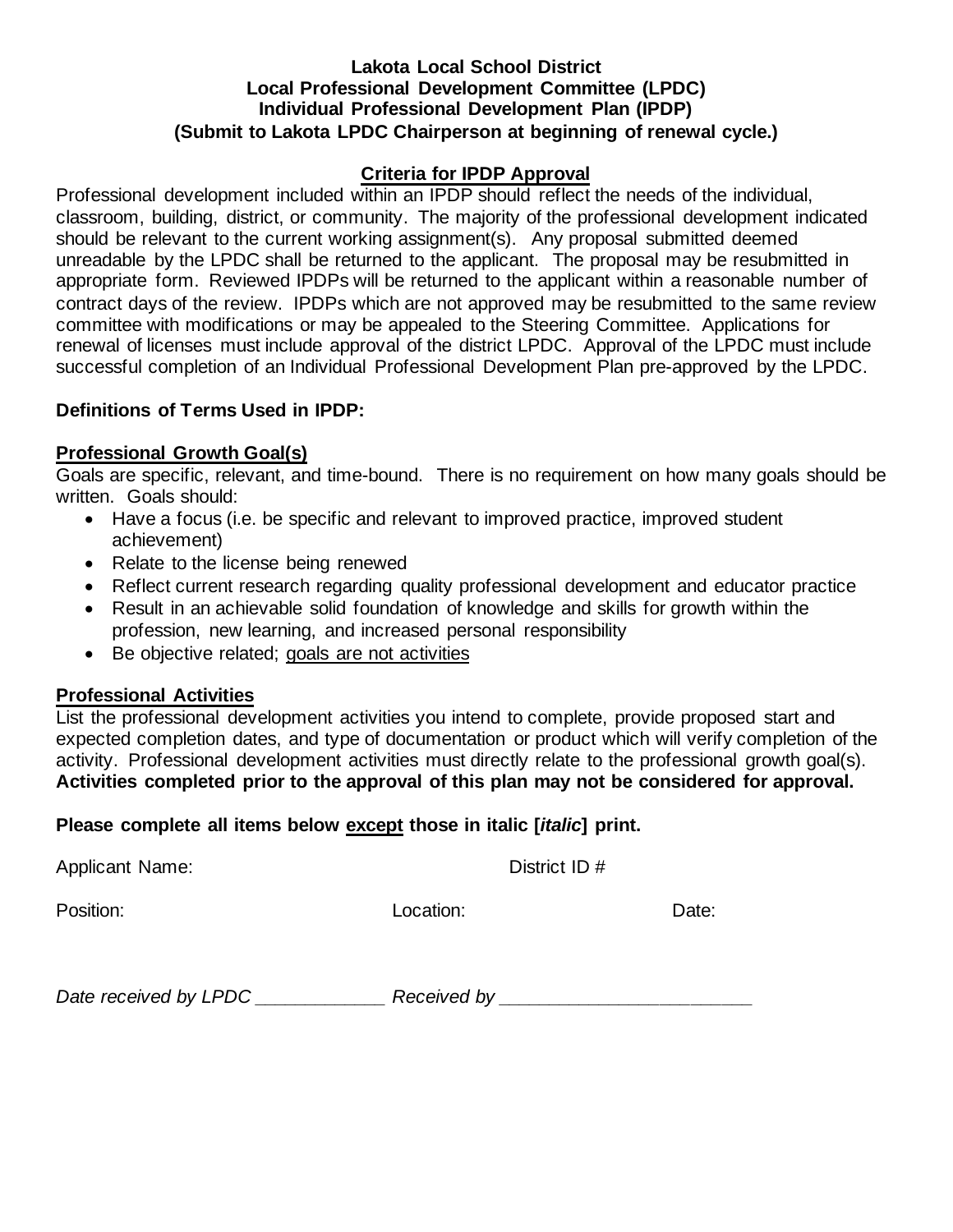#### **Lakota Local School District Local Professional Development Committee (LPDC) Individual Professional Development Plan (IPDP) (Submit to Lakota LPDC Chairperson at beginning of renewal cycle.)**

# **Please type or print**

Applicant District ID # Date:

Current position title:

Provide information about the certificate/license(s) you currently hold:

| Type<br>(Professional) | Areas on<br>License | <b>License Number</b> | <b>Expiration</b><br><b>Date</b> |
|------------------------|---------------------|-----------------------|----------------------------------|
|                        |                     |                       |                                  |
|                        |                     |                       |                                  |

# **Professional Growth Goals:**

- A. Please use the space provided to type or neatly write your professional growth goals. Attach additional paper if necessary.
	- I will expand my knowledge in the area of best instructional practices and assessment for all students to increase student achievement and growth as aligned with the district and building strategic plan.
	- I will expand my knowledge of modern instructional design and delivery that incorporates digital learning approaches and tools to enhance and transform student learning experiences as aligned with the district and building strategic plan.
	- I will expand my knowledge of best practices to provide a safe, supportive and inclusive learning environment for all learners.
- B. Explain how your goal(s) meet(s) (1) District, (2) Building, (3) Educator, and (4) Student needs:

District: As a district, Lakota has established the priority that teachers will use modern tools and resources for teaching and learning to support a student centered environment that allows for data driven instructional decision making. Expanding my knowledge in this area will allow me to grow professionally in alignment with the district goals.

Building: In Lakota, each building has a plan that aligns with district priorities. This plan includes the integration of instructional approaches and tools to meet the needs of ALL learners. Expanding my knowledge in this area will allow me to grow professionally in alignment with building goals.

Educator: As an educator in Lakota, I have the professional responsibility to stay current on instructional strategies and resources as aligned with district initiatives. It is also my responsibility to apply this new learning in my classroom to provide quality instructional experiences for my students.